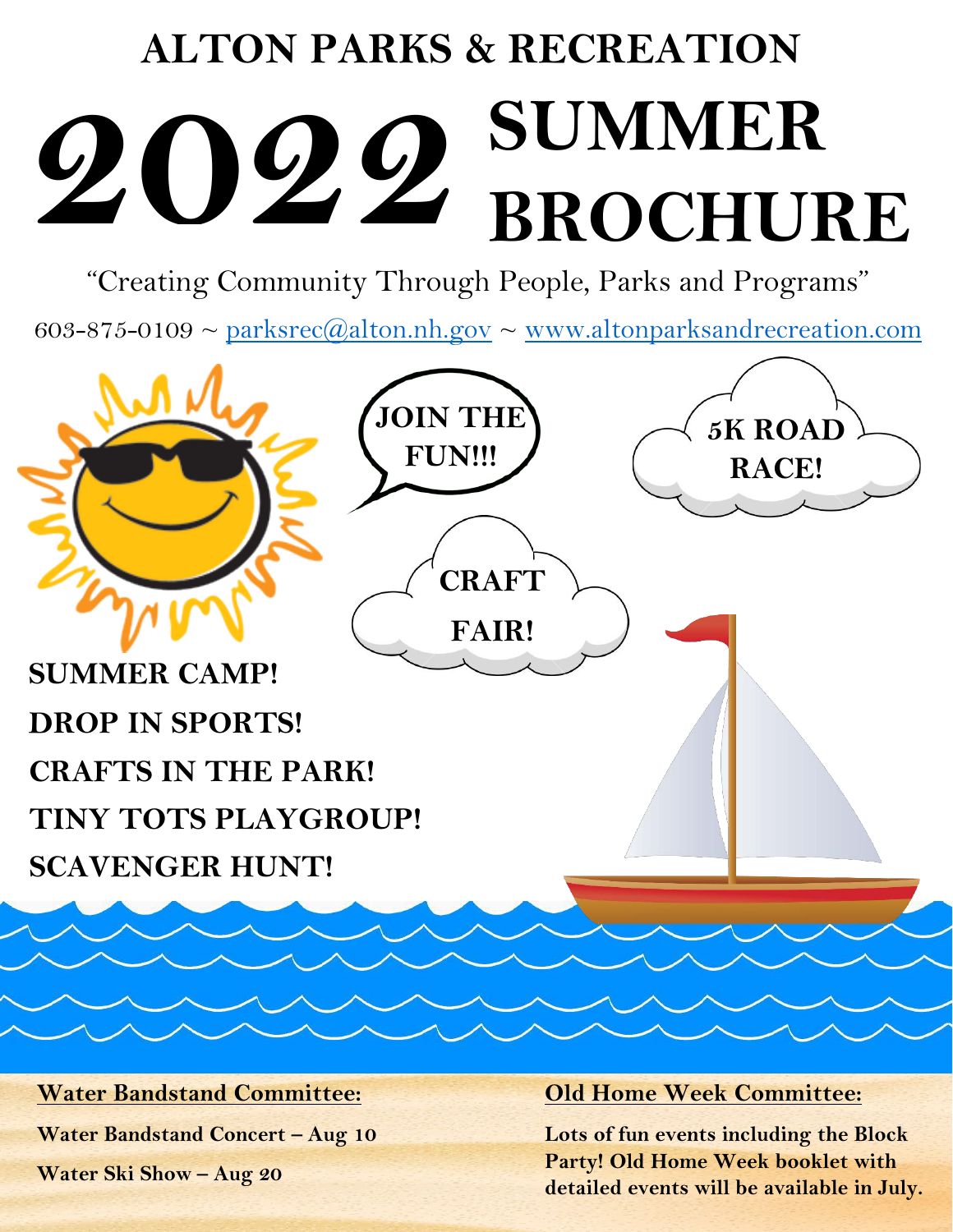# ACTIVITIES AND CLASSES FOR ADULTS

### **Adult Pickleball:** (Ages 18+)

#### *Liberty Tree Park Tennis/Pickleball Courts:* (Free)

Pickleball is a paddle sport that combines tennis, ping pong and badminton. Benefits of playing include improved coordination, balance, muscle strength and endurance. This outdoor program will be ongoing through the fall, weather permitting. To register to play, please use the Pickleball Information and Registration Link a[t www.altonparksandrecreation.com.](http://www.altonparksandrecreation.com/)

#### *Reserved Court Time: Sunday-Friday, 8:00am-11:00am*

Courts are reserved for Pickleball activities. Non-organized play participants need to supply their own equipment. Those who have their own nets can use the basketball courts that are lined for Pickleball.

*Organized Play for Experienced Players: Mondays, Wednesdays, Fridays and Sundays, 8:00am-11:00am.*

Sign up and join Alton's Pickleball community with organized doubles and mixed doubles games, use registration link.



#### **Yoga Sculpt Class:** Wednesdays, 6/1-8/31, 6:30pm-7:30pm, Instructor Sheila Marston

*Alton Bay Community Center* – (\$12 drop in fee or \$40 for 4 weeks) A new energetic class offered this summer. This is a unique combination of vinyasa, strength training, cardio & core. Combining traditional yoga poses with free weights. Class will end with stretching and savasana. You'll leave feeling strong and amazing. Modifications will be offered. This will be an all levels class. Bring two sets of weights 2 or 3 lbs. And a heavier set 5 lbs. Text or call Sheila at 603-978-5084 for more information.

#### **Line Dancing:** Thursdays, 6/16-8/25, 1:30pm-2:30pm

*Alton Bay Community Center* – (\$3 for Summer Season) Line dancing is great exercise and a lot of fun in our air-conditioned building! Learn new dances every week. All abilities are welcome.

#### **Bootcamp by the Bay:** *Core Dynamix,* Saturdays starting 6/4, 8:00am

*Gazebo at the Bay* - \$140 for the summer, (June, July, August), or \$15 per class. Mostly bodyweight exercises that will include a combination of strength and endurance. Bring water, towel optional, and a signed waiver required. Please RSVP no later than May 28<sup>th</sup>! Call, email, or text Heather at Core Dynamix – 603-455-8981 o[r coredynamixnh@outlook.com.](mailto:coredynamixnh@outlook.com)

#### **Senior Activities:**

A variety of programs, classes and activities are offered at the Pearson Road Community (Senior) Center. Center hours are Monday-Friday from 8:00am-1:30pm. Call 603-875-7102 for more information on current offerings.



To register for a program, fill out the registration form on the back.

You can also contact Parks and Recreation at 603-875-0109 or [parksrec@alton.nh.gov.](mailto:parksrec@alton.nh.gov)



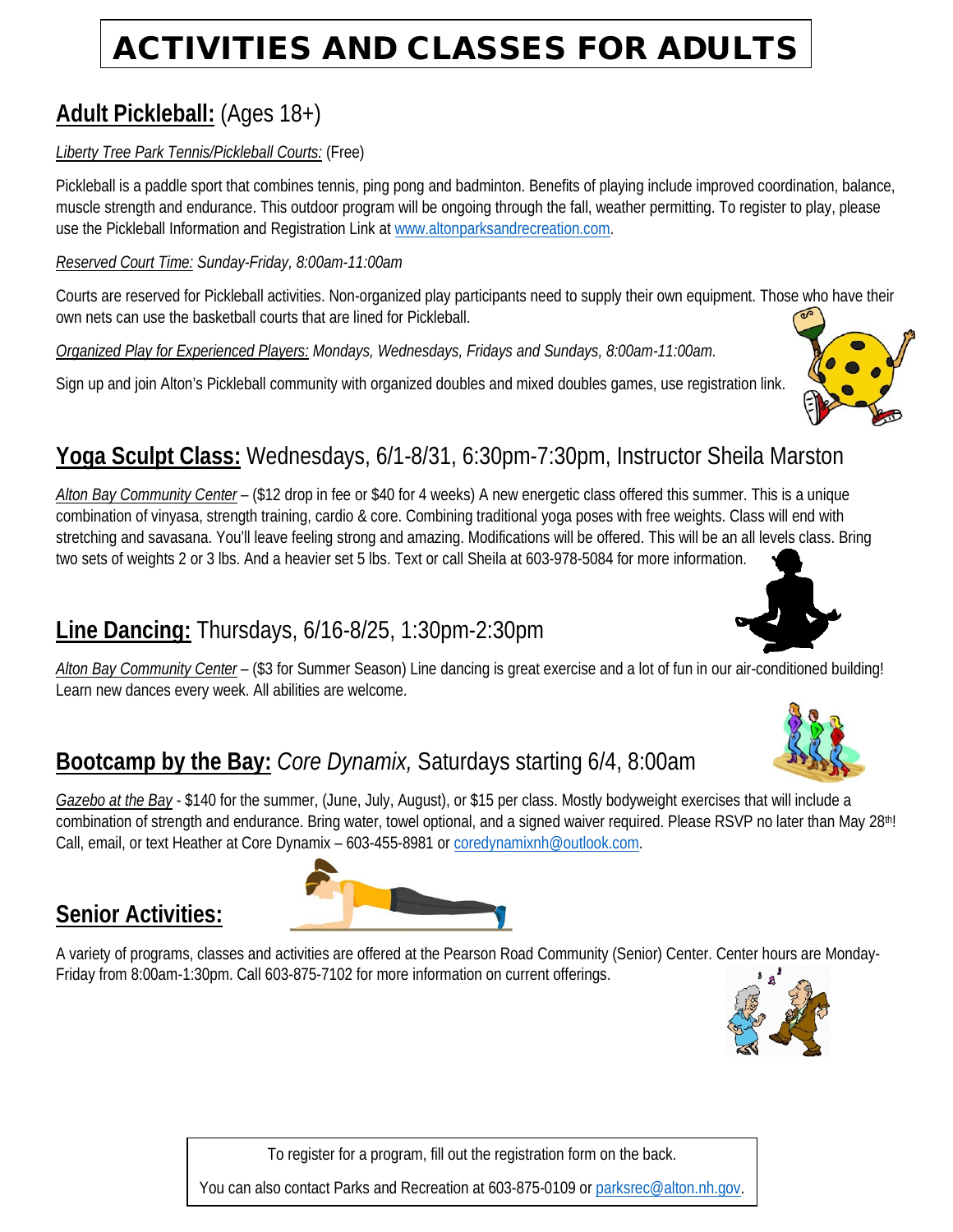# ACTIVITIES AND CLASSES FOR YOUTH/TEENS

#### **Lil Picassos:** Tuesdays, 6/21, 6/28, 7/5, 10:00am-11:00am

*Alton Bay Community Center* – (\$5 per day) Ages 3-5. Join us and explore the world of art with your toddlers. A fun, dynamic way for Pre-K children to develop their own creativity, sharpen fine motor skills, and build confidence while meeting new friends. We will have fun with finger painting, sculpture making, and other sensory art projects. Register by Monday, June 20.

## **Tiny Tots Playgroup:** Thursdays, 6/23, 6/30, 7/7, 10:00am-11:00am

*B&M Park* – (\$5 per day) Ages 3-5. Join us at the park for fun games and activities to play, while parents and caregivers supervise and socialize. Register by Monday, June 20. *\*Weather dependent.*

## **Totally Fun Thursdays:** Thursdays, 6/23, 6/30, 7/7, 12:00pm-2:00pm

*B&M Park* – (\$5 per day) Ages 6-11. Join the Parks and Recreation Department for a fun afternoon program full of games, crafts, and outdoor play! Including water games, cooperative games, scavenger hunts, hikes, slime, etc. Snack will be provided, please pack a bathing suit, sunscreen, and water. Register by Friday, June 17.

## **Creative Cooking Class:** Wednesdays, 6/29, 7/6, 7/20, 1:00pm-2:30pm

*Alton Bay Community Center* – (\$10 per class) Ages 12-15. In this cooking class, you can be creative and customize your very own recipe! Each session will have a simple recipe, and it's up to you to choose from the numerous ingredients to make it delicious! Bring your friends, and have some fun! Register by Thursday, June 23.

6/29: Overnight Oats! 7/6: Burrito Bowls! 7/20: Pasta Salad!

## **Teen Night Yard Games:** Fridays, 6/10 & 6/24, 6:00pm-7:00pm

*Alton Bay* – (Free) Ages 12-15. Each week we will offer traditional lawn games to play! Register in advance.

**6/10:** Corn Hole & Volleyball (Register by 6/6)

**6/24:** Can Jam & Spike Ball (Register by 6/20)

**FYI:** A self-serve cleat swap is available in the front lobby of the Parks and Recreation office. Cleats in good condition can be picked up or dropped off during normal working hours.

#### **Revs United Soccer Camp & Basketball Camp**

For more information, visit:

<https://bit.ly/RevsSoccerCamp>



<https://bit.ly/RevsBasketballCamp>

To register for a program, fill out the registration form on the back.





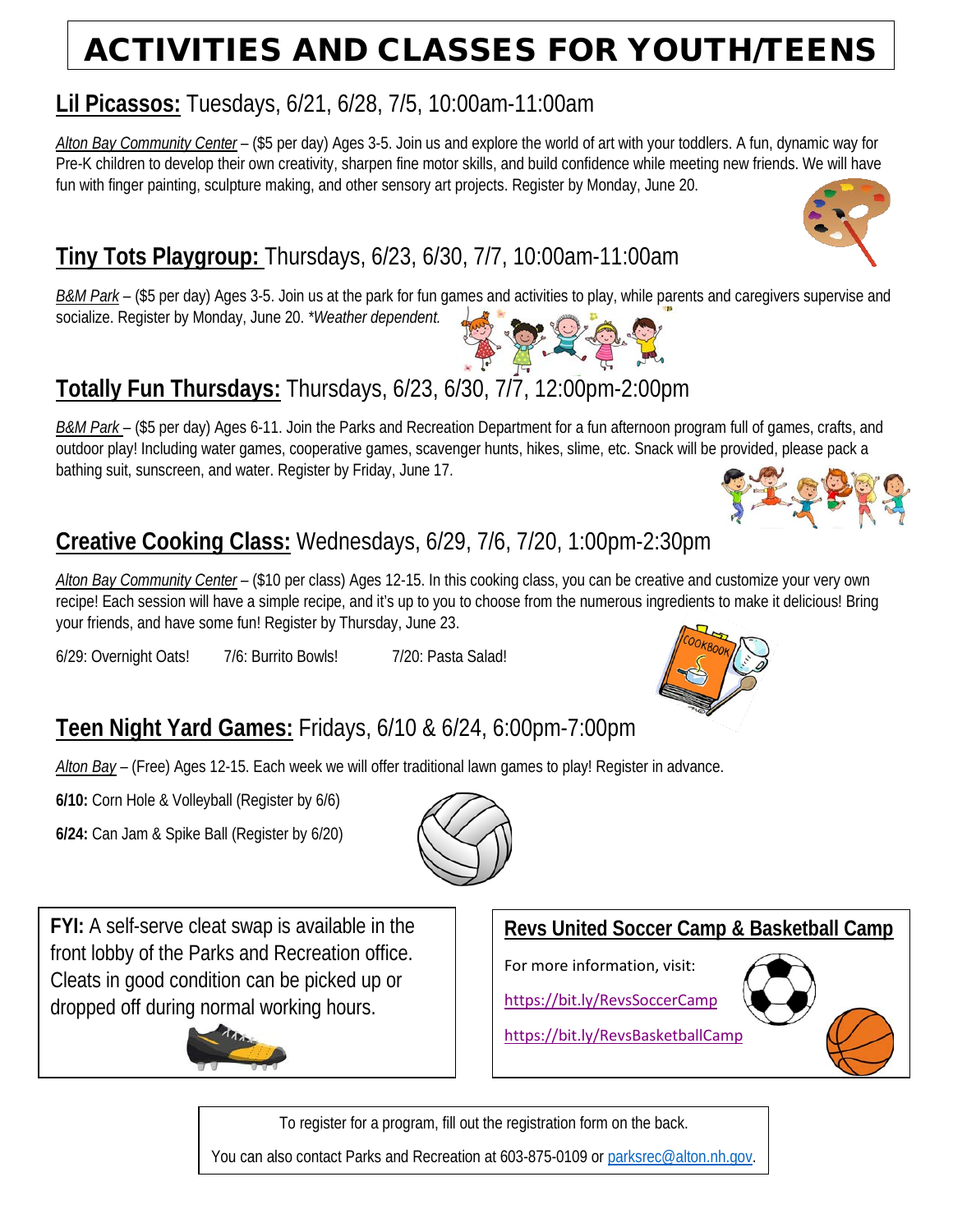# SUMMER CAMP

*Alton Bay Community Center* – (Early bird registration by June 3: \$150 for one week or \$275 for both weeks; after June 3, camp cost is \$175 for one week or \$300 for both weeks) Camp is open for ages 7-11. Registration for both camps includes themed activities, daily crafts, games, supervision and lots of fun! Please bring a bag/cooler lunch each day with drinks and snacks, and a bathing suit and towel for swimming in the Lake. Remember to register by June 3 for a discounted rate. Registration deadline is June 17.

#### **Movie Week:** Monday-Thursday, 7/11-7/14, 9:00am-4:00pm

It's time to hit the movie screen and dive into the world of superheroes and big screen villains. Become a wizard from the school of Hogwarts and create cool potions with your magic wand. Join the light saber battle of the bubbles where the Dark Side and Jedi Force compete for the prize. Decorate a movie cup cake and play Disney Trivia. Play a round of Mini Golf and go snorkeling for lost treasure. Enjoy a pizza party, Little Jimmies Italian Ice and play all day at the Bay. Sunshine, fresh air and lots of fun at this exciting camp week.

#### **Adventure Week:** Monday-Thursday, 8/1 - 8/4, 9:00am-4:00pm

Adventure awaits you every day at this camp starting with finding your way out of the Breakout Escape Room. Join in games like Color Wars, make Tie Dye shirts, Hike Levey Park and team up to do the Scavenger Hunt in Alton Bay. We will build monster sand castles, play water games, snorkel for treasures, make ice cream sundaes and have a pizza party. Every day is an adventure at this fun outdoor camp!

# OLD HOME WEEK

*The Alton Old Home Week will take place August 12 – August 21. Exciting events are being planned, and further details can be found in the Old Home Week Flyer that will be available in July.*

**5K Road Race:** Saturday, 8/13, 9:00am

**Craft Fair:** Saturday, 8/13, 9:00am-5:00pm, Sunday, 8/14, 10:00am-3:00pm

**Bittersweet Concert:** Saturday, 8/13, 7:00pm-9:00pm

**Fireworks:** Saturday, 8/13, 9:00pm, *\*Rain Date 8/14, 9:00pm*

**Cribbage Tournament:** Sunday, 8/14, 1:00pm

**Water Ski Show:** Saturday, 8/20, 3:00pm, *\*Rain Date 8/21, 3:00pm*

**Saxx Roxx Concert:** Saturday, 8/20, 7:00pm-9:00pm

To register for a program, fill out the registration form on the back.





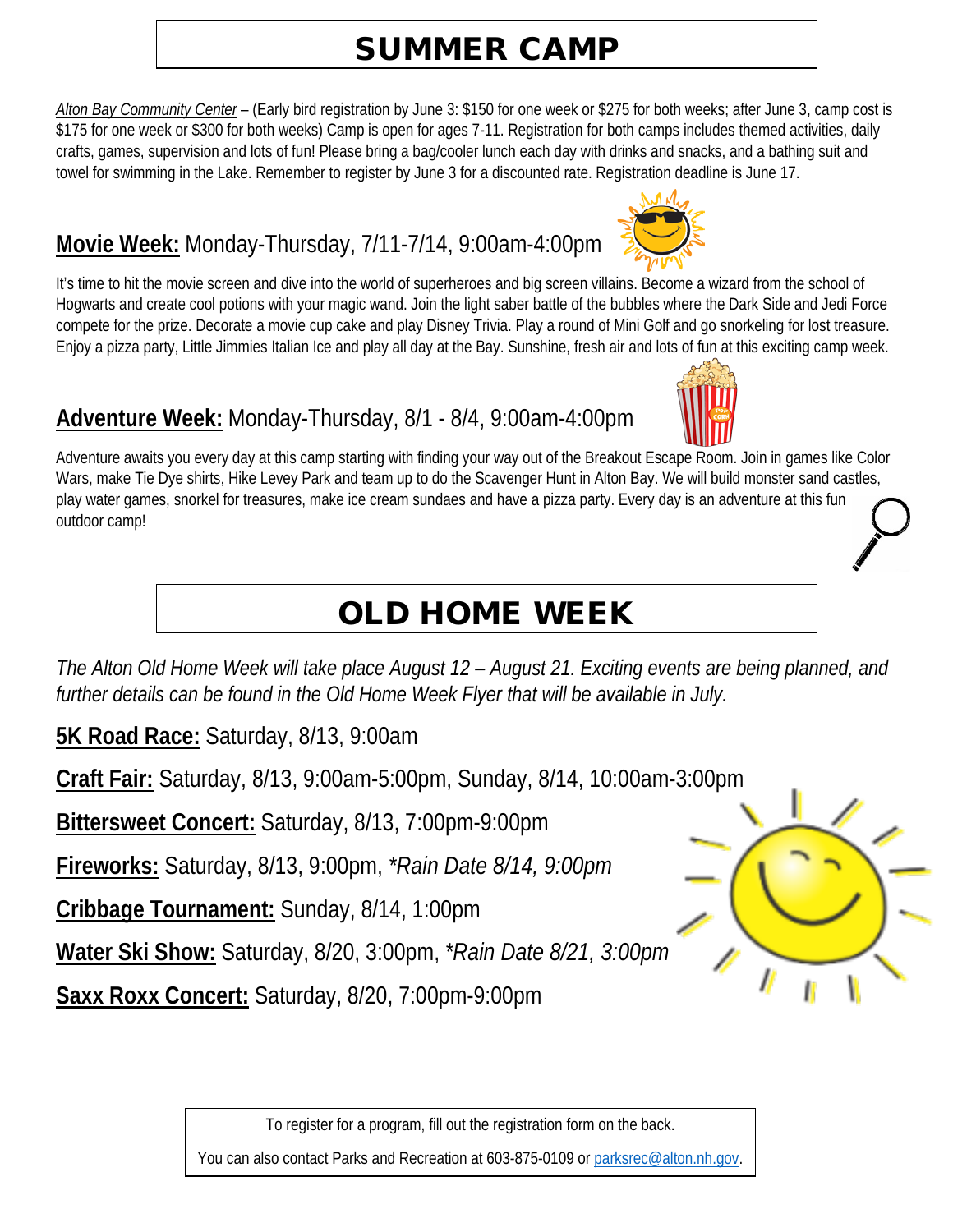# VIRTUAL ACTIVITIES

#### **Lego Building:** Tuesdays, 7/5 – 7/26

Have spare Legos laying around? Let's put them to use! Each week during the month of July we are going to challenge you to build your best Lego creation. We will give you the inspiration, and let your imagination do the rest! Send a picture of your creation, and we will share your masterpiece on our social media pages to inspire others. Happy building!

### **Technology 101 Workshop:** Tuesday, 7/19, 10:00am-11:00am

(Free) All ages welcome. Want to learn tips and tricks on technology you use every day? Send us questions that you'd like answered during the workshop at [parksrec-asst@alton.nh.gov.](mailto:parksrec-asst@alton.nh.gov) Topics covered: iPhone, camera, Siri, games, face timing, etc. Register by

Monday, July 18 to receive the Zoom link.

#### **Virtual Pet Show:** Friday, 7/22

Share the love you have for your pets by sending us a picture to be included in an album on our Facebook Page! Send us a picture of your pet by Monday, July 18 to be featured.

#### **Virtual Art Show:** Friday, 7/29

Calling creators of all kinds, show off your artwork through a community Virtual Art Show! All art will be accepted such as painting, sculpting, woodworking, photography, knitting, etc. Take a picture of your art, and send it to us by Monday, July 25. The final presentation will be posted on our Facebook page, and website on Friday, July 29.

#### **Creative Corner:** Wednesdays, 8/3-8/31

Every Wednesday, Parks and Recreation will post a new craft tutorial on our social media pages. Follow along at home, and send us a picture of your finished project, and we will share your masterpiece on our social media pages to inspire others. Happy crafting!

#### **Community Cookbook**

Proud of something you make? Looking for something new? Let's work together and create an Alton Community Cookbook! Send us your favorite recipe to be included in the Cookbook. Pictures are encouraged, as well as a story around your recipe. At the end of the summer, find the cookbook recipes posted on our website.

#### **Geocaching:**

Geocaching is an entertaining adventure game for GPS users. Check ou[t www.geocaching.com](http://www.geocaching.com/) for information on how to get started and to learn more detailed rules about other exciting outdoor adventures, as well as waypoints for Alton Parks and Recreation caches.

To register for a program, fill out the registration form on the back.





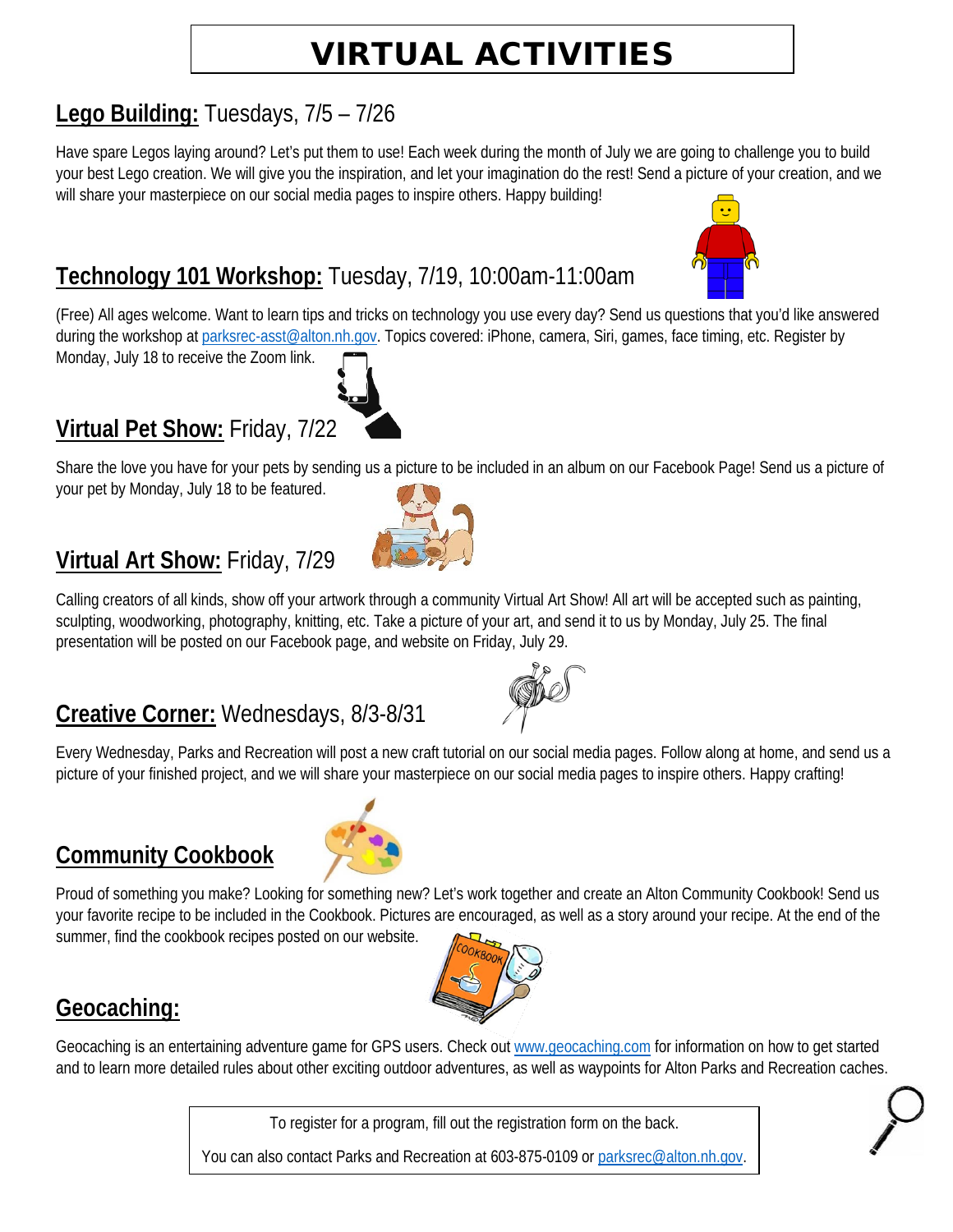# FAMILY ACTIVITIES AND EVENTS

#### **Crafts in the Park:** Mondays, 6/27, 7/18, 7/25, 1:00pm-3:00pm

*B&M Park* – (\$10 per day) All ages welcome. Bring family and friends to the park each week to complete a fun craft!

6/27: Birdhouse (Register by 6/20) 7/18: String Art (Register by 7/1) 7/25: No Sew Blankets (Register by 7/8)

## **Family Game Night:** Wednesday, 6/29, 5:00pm-7:00pm

*Pearson Road Community Center* – (Free) Join Parks & Rec for a night of family fun! Bring your family and friends, and pick from a wide variety of activities such as board games, ping pong, pool, and puzzles! Register by Monday, June 27.

#### **Alton Bay Summer Concert Series:** Saturdays, 7/2 – 8/27, 7:00pm-9:00pm

*Alton Bay Bandstand* - Bring a chair and enjoy music by the lake! In the event of inclement weather, decisions to cancel will be announced by 2:00pm on the Parks and Recreation Facebook Page or 875-0109. *\*Please note different times.*

**July 2 –** The Shifters:

**\*SUNDAY July 3 –** "Thursday Afternoon" Band: Classic and Modern Rock

- **July 9 –** The Visitors: Oldies, Classic Rock, Country Rock
- **\*July 16, 7:00pm-8:30pm –** Windham Community Band Organization
- **July 23 –** East Bay Jazz: Elegant Swing, Jazz and Blues
- **July 30 –** EZ Band: Classics and Those Destined to be
- **August 6 –** Got it Covered: Pop & Rock Cover Band
- **August 13 –** Bittersweet: Classic Rock
- **August 20 –** Saxx Roxx: Classic Rock with Brass
- **August 27 –** Chris Bonoli: Soft Rock, Country & Classic, Electric Blues

#### **Family Scavenger Hunt:** Sunday, 7/3, 5:30pm-6:30pm

*Alton Bay Bandstand* – (Free) Gather family and friends, and use your creative skills to search for clues around Alton Bay. Team play is welcome. Fun for the whole family! Prizes will be awarded.

## **Beach Bonfire and Singalong:** Friday, 7/8, 7:00pm-8:30pm

*Alton Bay Public Beach* – Join friends and community members for a Bonfire and sing along guitar with music by **John Irish**. Bring a chair and blanket and enjoy the summer breeze, great music, and s'mores. This is a family friendly event so please bring the whole family.

To register for a program, fill out the registration form on the back.



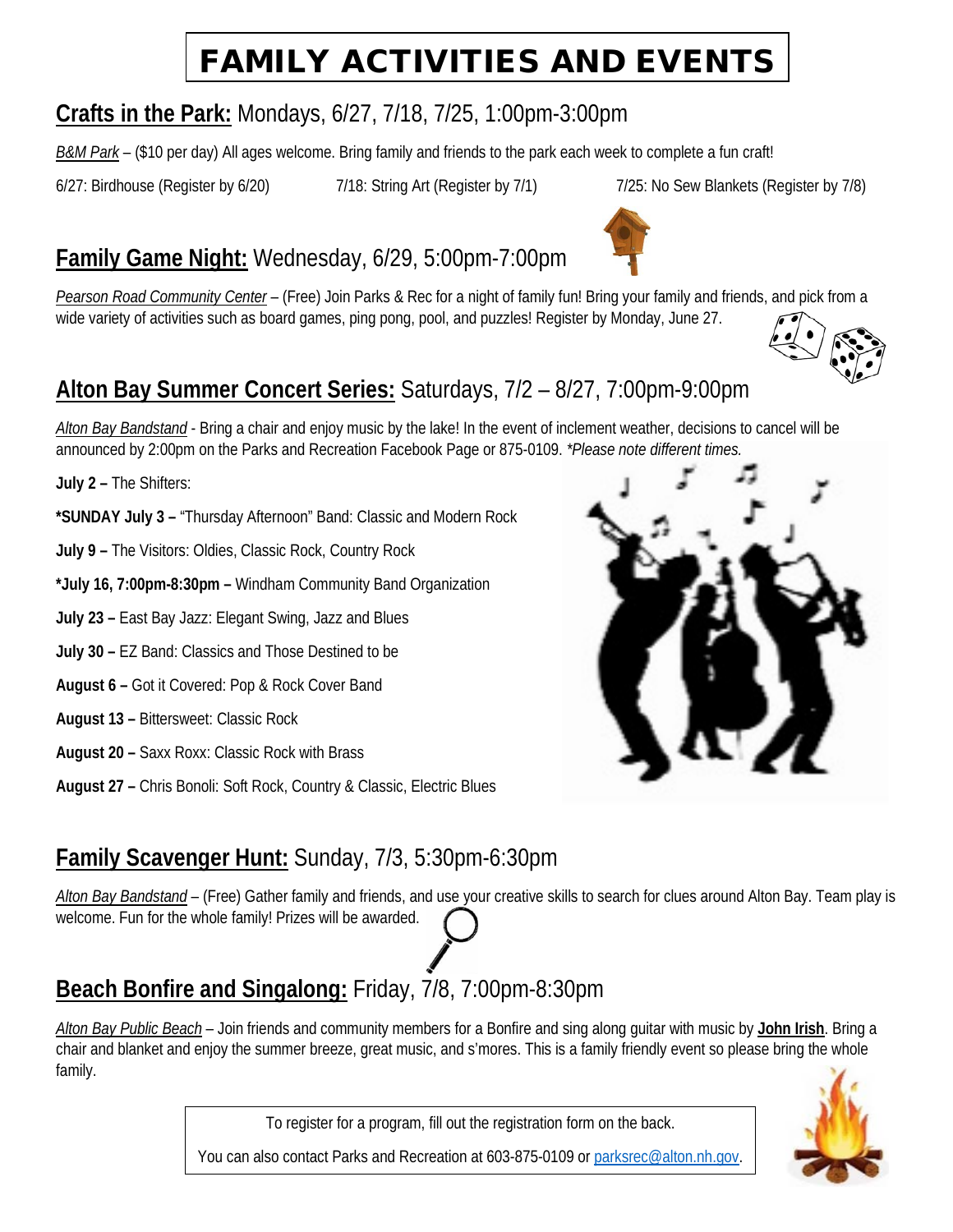# EVENTS AROUND TOWN

#### **Town Wide Yard Sale:** Saturday, 6/4, 8:00am-2:00pm

Are you a bargain shopper that likes to repurpose things? Then mark your calendar for the Town Wide Yard Sale! Community members will be holding various yard sales around Alton. Pre-registered locations are marked on the free "Yard Sale Locator Map", which will be available at the Parks and Recreation Office and website, Town Hall, Gilman Library and local banks in Alton.

#### **Alton Community Forum:** Wednesday, 6/22, 6:00pm-7:00pm

*Pearson Road Community Center* – The Alton Parks and Recreation Commission is inviting the community to a public forum for an open discussion about future plans. Come with ideas for your community, and we will provide ice cream! Topics will include recreation programs, improving the playground, dog park, splash pad, etc.

### **Kayak Paddle Trip:** Fridays, 7/1 & 8/5, 10:00am

Guided paddle trips down the Merrymeeting River are free, and are geared toward participants who have paddled before. Participants provide their own equipment, including a life jacket. Check out the wildlife habitats, animals, and beautiful scenery of the Merrymeeting River. Paddle trips are approximately 90 minutes each. Meet at Johnson's Rte. 11. Space is limited.

 $7/1$ : Register by  $6/27$  8/5: Register by 8/1

#### **Fireworks:** 7/3, 9:20pm (Rain Date: 7/9, 9:20pm) 8/13, 9:00pm (Rain Date: 8/14, 9:00pm)

*Alton Bay* - Fireworks will be launched off the barge in Alton bay. Bring a chair and grab a spot on the lawn or come by boat for this spectacular event.

#### **Paint Night:** Friday, 7/29 & Wednesday, 8/24, 6:00pm-7:30pm

*Alton Bay Bandstand:* (\$15) All ages welcome. Join us for a night of painting and fun with instructor Anne Morrell. All supplies included for a great night of painting with friends and community members. Paint a picture, and get a night out of relaxation and fun. No art experience needed. July 29 (Register by 7/25, Rain location Alton Bay Community Center) August 24 (Register by 8/22, Rain location Pearson Road Community Center).

#### **Water Bandstand Committee Concert:** Wednesday, 8/10, 4:00pm-6:00pm

*Alton Bay* – Come out and enjoy music with a great view from boat or land! Sponsored by The Water Bandstand Committee.

#### **Alton Old Home Week Craft Fair:** 8/13, 9:00am-5:00pm & 8/14, 10:00am-3:00pm

*Alton Bay Community Center & Railroad Square Park* – Handmade New England craft items, including jewelry, fabric and cloth products, fine wood crafts, pet treats and toys, maple and honey products, skin care, soaps and more.

To register for a program, fill out the registration form on the back.











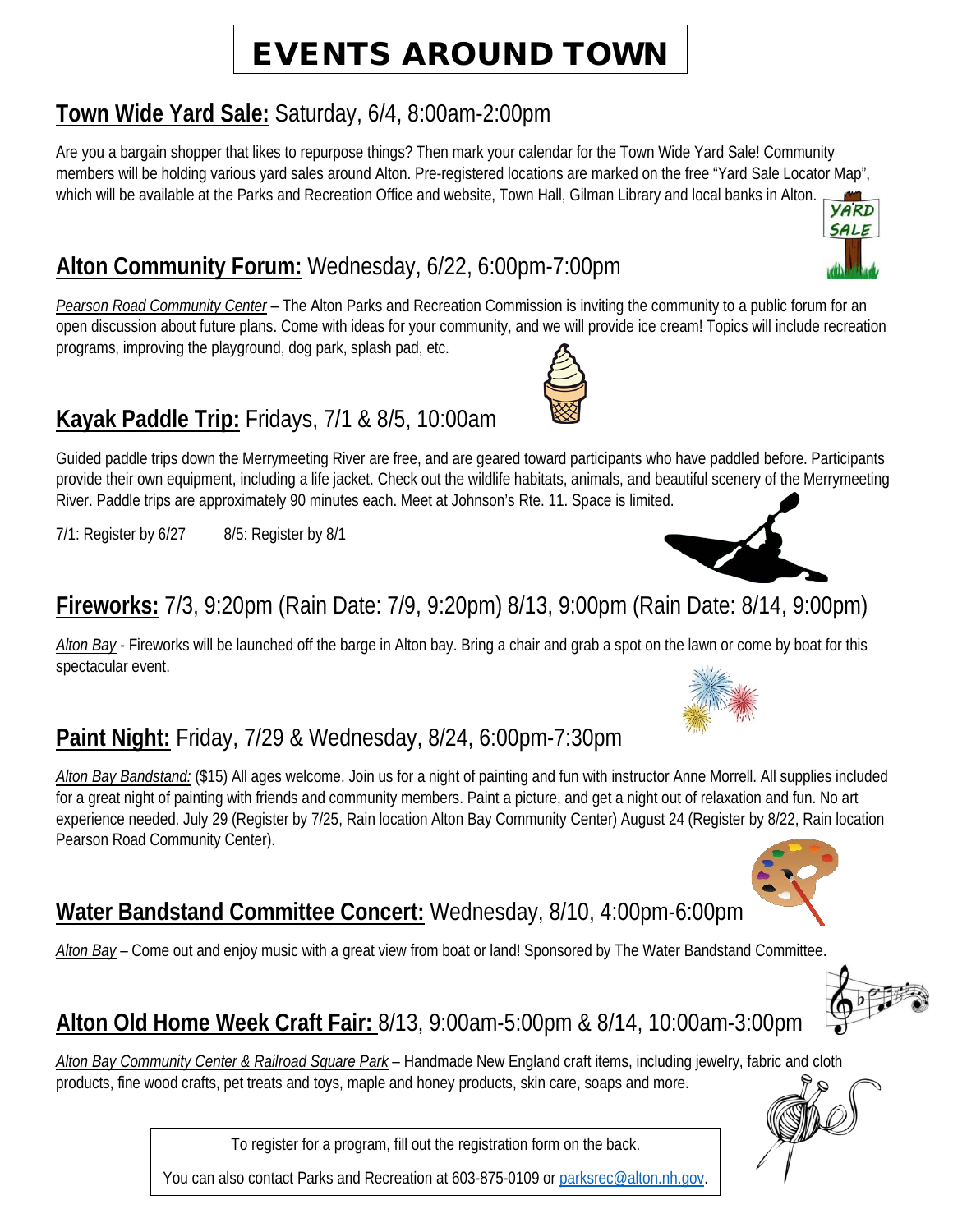# EVENTS AROUND TOWN

#### **Alton Old Home Week 5K Road Race:** Saturday, 8/13, 9:00am

Alton Bay Bandstand – Co-sponsored by Meredith Village Savings Bank. Registration fee: \$20 by July 15<sup>th</sup> with free long-sleeve cotton shirt (\$5 extra for poly tech shirt); \$25 after July 15, no shirts available. Computerized timing. Scenic, slightly varying USATF-certified course through Alton. Individual awards, team prizes, post-race refreshments and raffles. Registration forms available through Parks and Recreation, in this brochure, or register online a[t https://runsignup.com/Race/NH/Alton/AltonOldHomeWeek5KRoadRace.](https://runsignup.com/Race/NH/Alton/AltonOldHomeWeek5KRoadRace)

#### **COUCH TO 5K:** Let's run the race, you can do it!

You need to start somewhere... why not today? Suggested websites: ■ [www.coolrunning.com](http://www.coolrunning.com/) ■ [www.c25K.com](http://www.c25k.com/)

## **Water Ski Show:** Saturday, 8/20, 3:00pm (Rain Date: 8/21, 3:00pm)

*Alton Bay* – Come watch the Water Ski Team on the lake! Sponsored by The Water Bandstand Committee.

#### **Alton Neighborhood Cleanup:** Now Through 8/31

Through the Summer, Alton will be providing blue trash bags to the public for neighborhood cleanups. Encourage your family, friends, and neighbors to participate in making Alton beautiful! Blue bags are available at the Town Clerk's Office, Highway Department, and Parks and Recreation Department. Once your bag is full, contact either Parks and Recreation, or the Highway Department (603-875- 6808) with your neighborhood location for pickup. Register your neighborhood pickup location at 603-875-0109 or [parksrec](mailto:parksrec-asst@alton.nh.gov)[asst@alton.nh.gov.](mailto:parksrec-asst@alton.nh.gov)

#### **Community Clothing Swap:** Friday, 9/23, 3:00pm-5:30pm

*Alton Bay Community* Center – (Free) Time for back to school shopping? Want to clean out your closet and have a whole new wardrobe? Before you make that shopping trip, why not swap your outgrown items for some that are new to you? Starting September 1, you can drop off infant, youth, and adult clothing in good condition at the Parks and Recreation Office. Then on Friday, September 23, come to the swap and take what you need. Everyone is welcome at this free event. Leftover items will be donated. Happy swapping!



#### **VOLUNTEERS NEEDED!**

Help make a positive impact on our community!

Call 603-875-0109 for more information.

- ~ Alton Milfoil Committee
- ~ Parks & Recreation Playground Committee
- ~ Alton Old Home Week 5K Road Race (Get a free shirt!)

**FOLLOW US!**



**@AltonParksAndRec**

To register for a program, fill out the registration form on the back.

You can also contact Parks and Recreation at 603-875-0109 or [parksrec@alton.nh.gov.](mailto:parksrec@alton.nh.gov)



 $\widehat{\mathbb{R}}$ 



**REGISTER BY JULY 15th**

**FOR A RACE SHIRT!**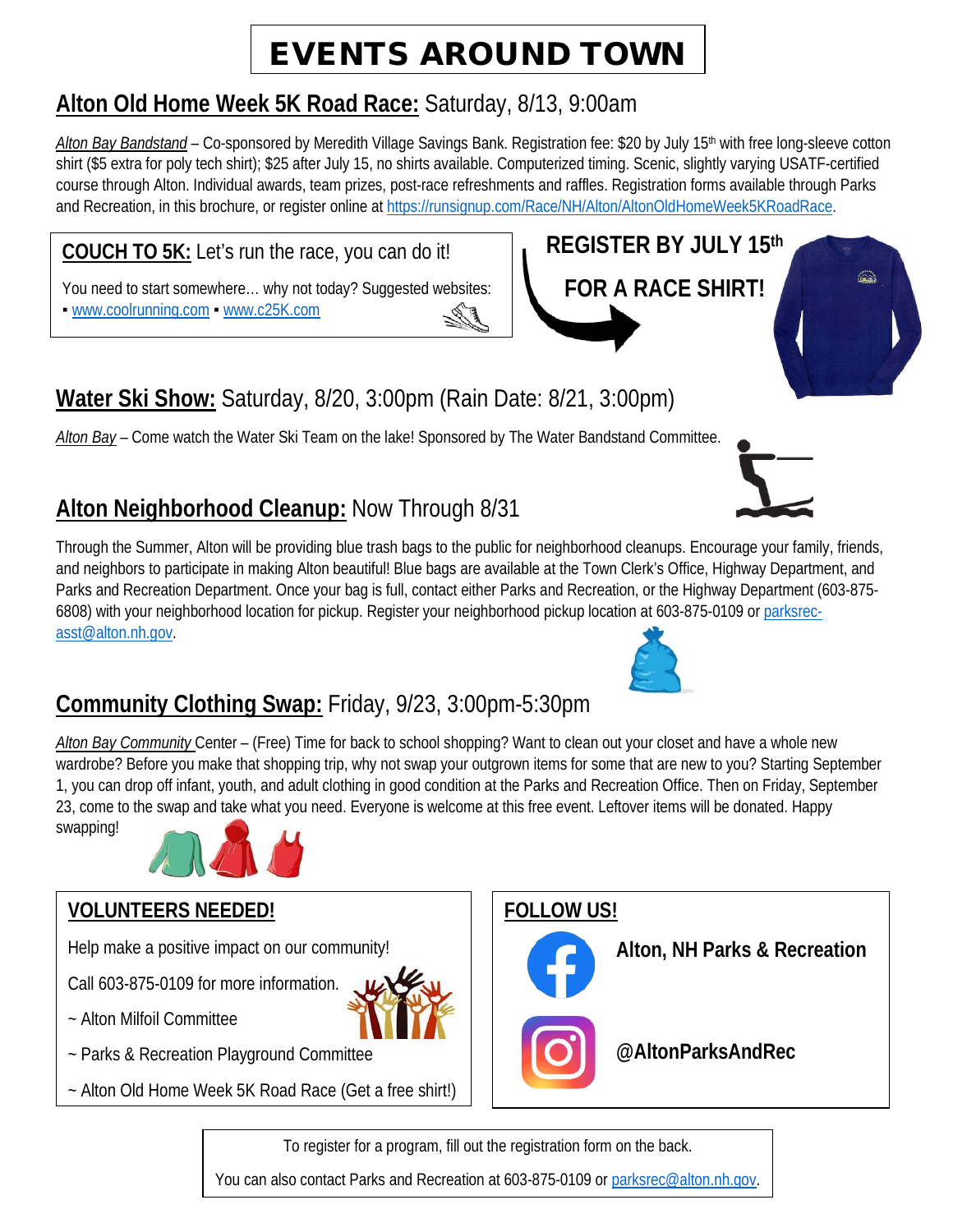# DROP IN SPORTS GAMES

*\*Registration deadline for all programs is 6/13. After registered, participants are able to drop-in weekly. No weekly sign ups required.* 

## **Beach Volleyball**: (Ages: 18+) Mondays, 6/20 – 8/8, 6:00pm–7:30pm (No Meeting 7/4)

*Liberty Tree Park* – (Free) Pick-up style, just show up ready to play. We encourage those with all skills to join us for casual beach volleyball. This is a co-ed pick up league, where the idea is to get out and meet new people but also enjoy playing a fun, active sport. Volleyball will run 4v4.

### **Adult Gym Class:** (Ages 18+) Tuesdays, 6/21-8/9, 6:00pm-7:30pm

*Jones Filed* – (Free) Was Gym class your favorite class in school? Do you wish you could go back and play your favorite games as a child? Well now is your chance! Join the Adult PE Club on Tuesday nights. Play games like kickball, capture the flag, whiffle ball, and more. This is a drop in group and all adults are welcome.

#### **Spikeball:** (Ages 18+) Wednesdays, 7/6-8/10, 6:00pm-7:30pm

*Jones Field* – (Free) Spikeball is a combination of volleyball and 4-square. Teams of 2 will compete against each other with a taut hula hoop sized net placed between them. Bring a friend and meet the members of your community. *Spikeball* 



#### **Sunset Hike & Yoga Flow:** Sundays, 6/5, 7/3, 8/7, 9/4

Join us for a free short 20-minute hike up Pine Mountain at Sunset. Short 30-minute yoga flow at the top. Meet at the trail head off Avery Hill Road, times will vary as the estimated sunset may be different. Text or call Sheila at 603-978-5084 for more information. Donations are suggested.  $\frac{11}{2}$ 

## **Local Hikes:** Mondays, 6/20, 6/27, 7/18, 7/25, 10:00am

Join the Alton Parks and Recreation Department in discovering local trails for casual hikes. Bring friends and family, and get outside to meet new people! Register by Wednesday 2:00pm prior to scheduled hike.

6/20: Pine Mountain 6/27: Knight's Pond 7/18: Trask Swamp 7/25: Cotton Hurd Brook Woodland Preserve

#### **Trail Information:**

Take the trails less traveled. Alton has many trails and walking paths to offer. For more information on these locations visit our website or pick up copies of maps located at the kiosk at the Parks and Recreation Office.

| Mt. Major         | <b>Gilman Pond Conservation Area</b>               | Mike Burke Trail | Pine Mountain      |  |
|-------------------|----------------------------------------------------|------------------|--------------------|--|
| Cotton-Hurd Brook | Trask Swamp and Fort Point Woods Conservation Area |                  | Knights Pond Trail |  |

To register for a program, fill out the registration form on the back.